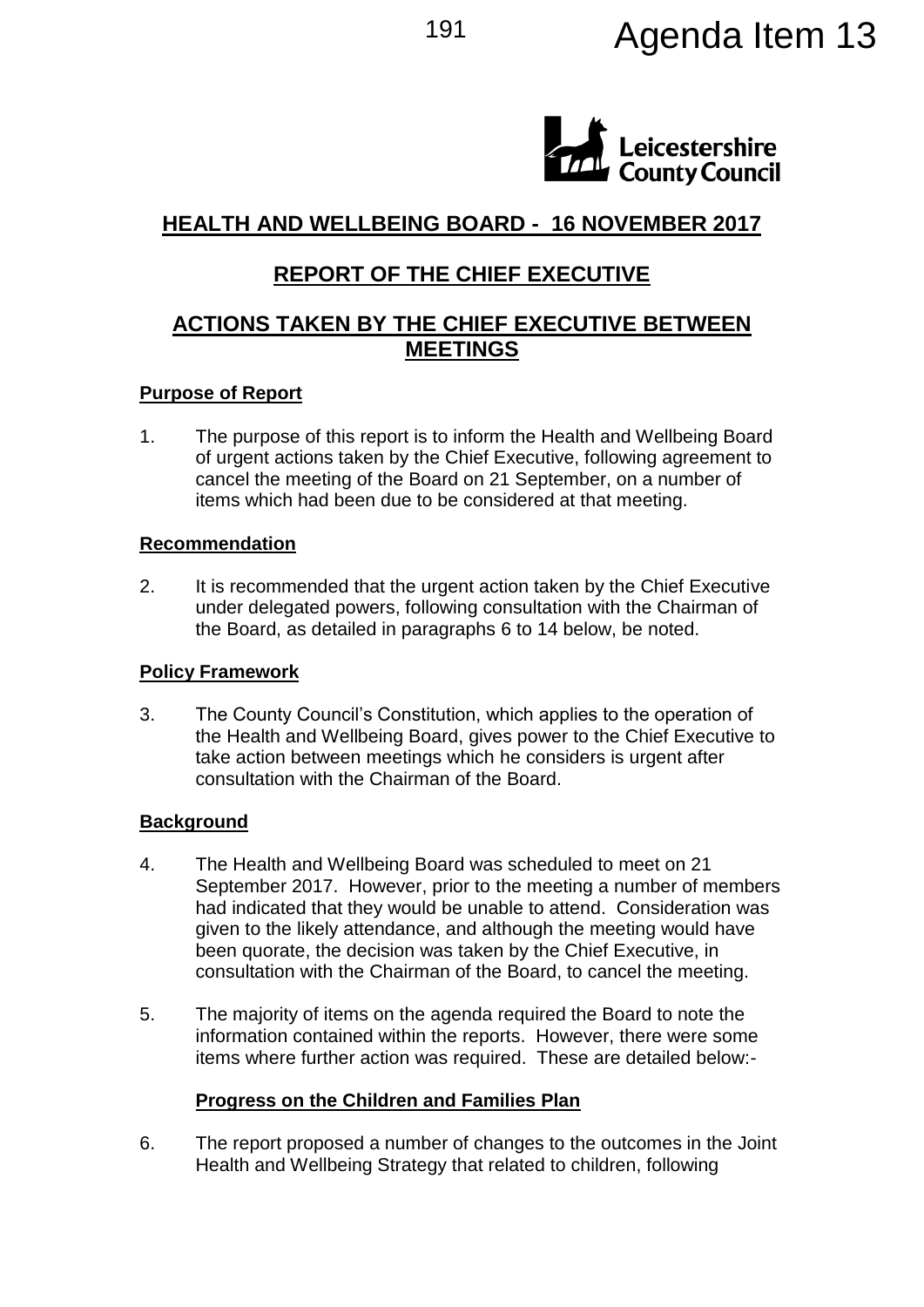discussion at a workshop in August 2017. The overarching statement in the Strategy was currently *"Children and young people in Leicestershire are safe and living in families where they can achieve their full potential and have good health and wellbeing".* The report proposed that this should be changed to "*Children and Families in Leicestershire are safe and living in families where they can achieve their full potential".* Proposed changes to the outcomes are set out below:

- 7. The report also proposed a change to the Terms of Reference for the Children and Families Partnership, to state that "membership will be regularly reviewed to ensure the effective operation of the partnership and that this will be reported yearly to the Health and Wellbeing Board".
- 8. The Chief Executive of the County Council, under delegated powers, has approved the revised outcomes and the revision to the Terms of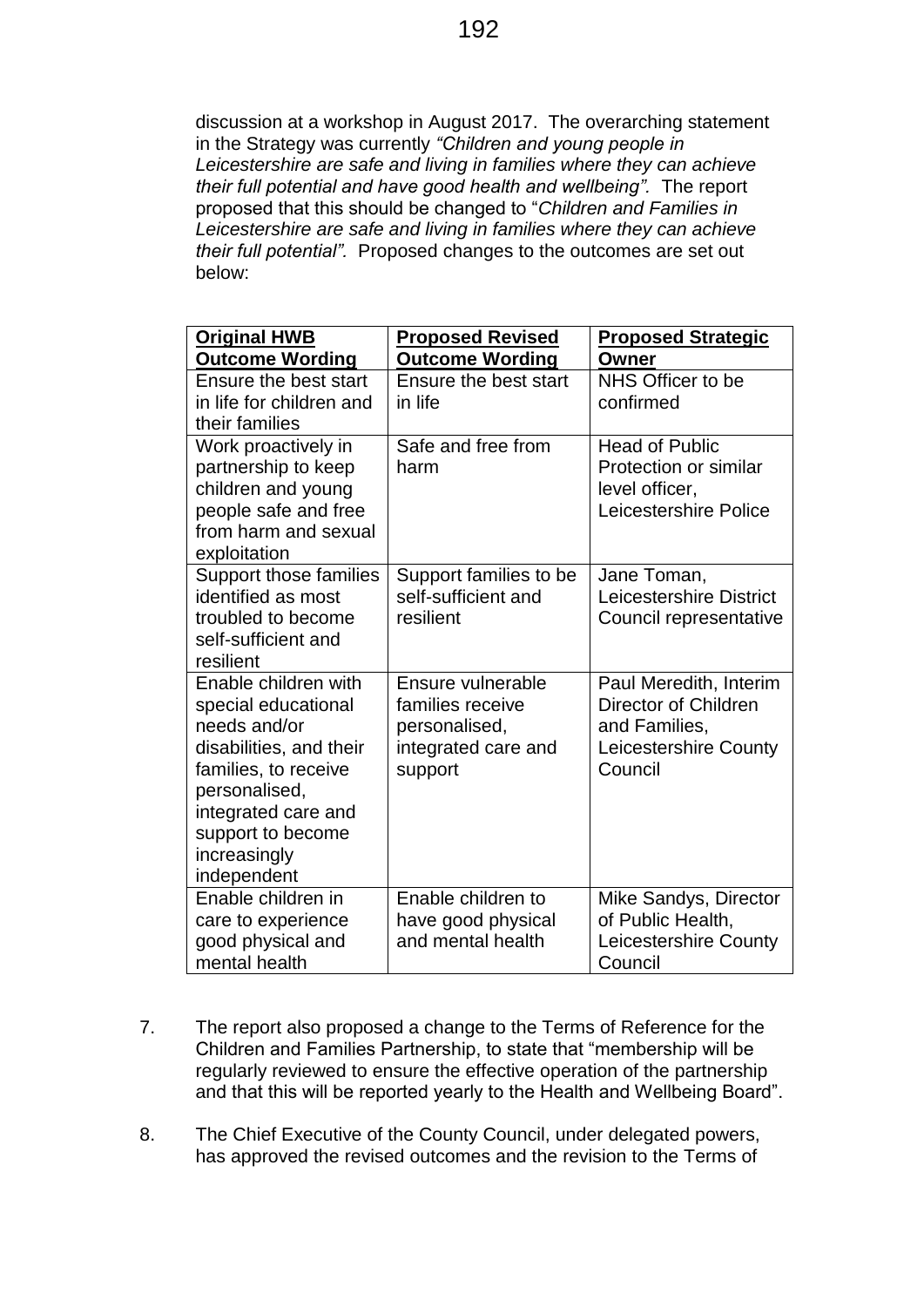Reference. The views of Board members were sought prior to the Chief Executive taking this decision.

## **Pharmaceutical Needs Assessment**

- 9. The report sought approval from the Board to undertake consultation on the Pharmaceutical Needs Assessment and set out the proposed approach and timetable. The report stated that the consultation would commence on 25 September and close on 31 December 2017. Given that there was no further opportunity for the Health and Wellbeing Board to meet before the start of the consultation, the Chief Executive, under delegated powers, took the decision for the consultation to be undertaken as proposed.
- 10. The consultation is now live on the County Council's website and can be accessed via [https://www.leicestershire.gov.uk/have-your](https://www.leicestershire.gov.uk/have-your-say/current-consultations/pharmaceutical-needs-assessment)[say/current-consultations/pharmaceutical-needs-assessment](https://www.leicestershire.gov.uk/have-your-say/current-consultations/pharmaceutical-needs-assessment)

## **Further Reports to the Board**

11. There were two other items on the agenda for the Health and Wellbeing Board meeting in September which the Chief Executive drew to members' attention via email. These were as follows:-

## **Delayed Transfers of Care and Better Care Fund (BCF) Plan Submission**

- 12. This report to the Health and Wellbeing Board was the same as that considered by the County Council's Cabinet at its meeting on 15 September. The Chief Executive asked members of the Board to note that the complete resolution from the Cabinet was as follows:-
	- (a) That the target for improving performance on delayed transfers of care across Leicester, Leicestershire and Rutland by March 2018 be noted;
	- (b) That the inclusion of specific investments to improve hospital discharge within the Better Care Fund (BCF) expenditure plan as detailed in Appendix A and paragraphs 21 to 23 of the report be noted;
	- (c) That it be noted that poor performing areas which fail to implement such improvements could be subject to CQC review and potentially face a withdrawal of that national funding;
	- (d) That the preparation and governance arrangements for the submission of Leicestershire's BCF Plan for 2017/18 – 2018/19 to NHS England by 11 September 2017, such arrangements including the prior agreement of local NHS commissioning bodies and the Accident and Emergency Delivery Board, be noted;